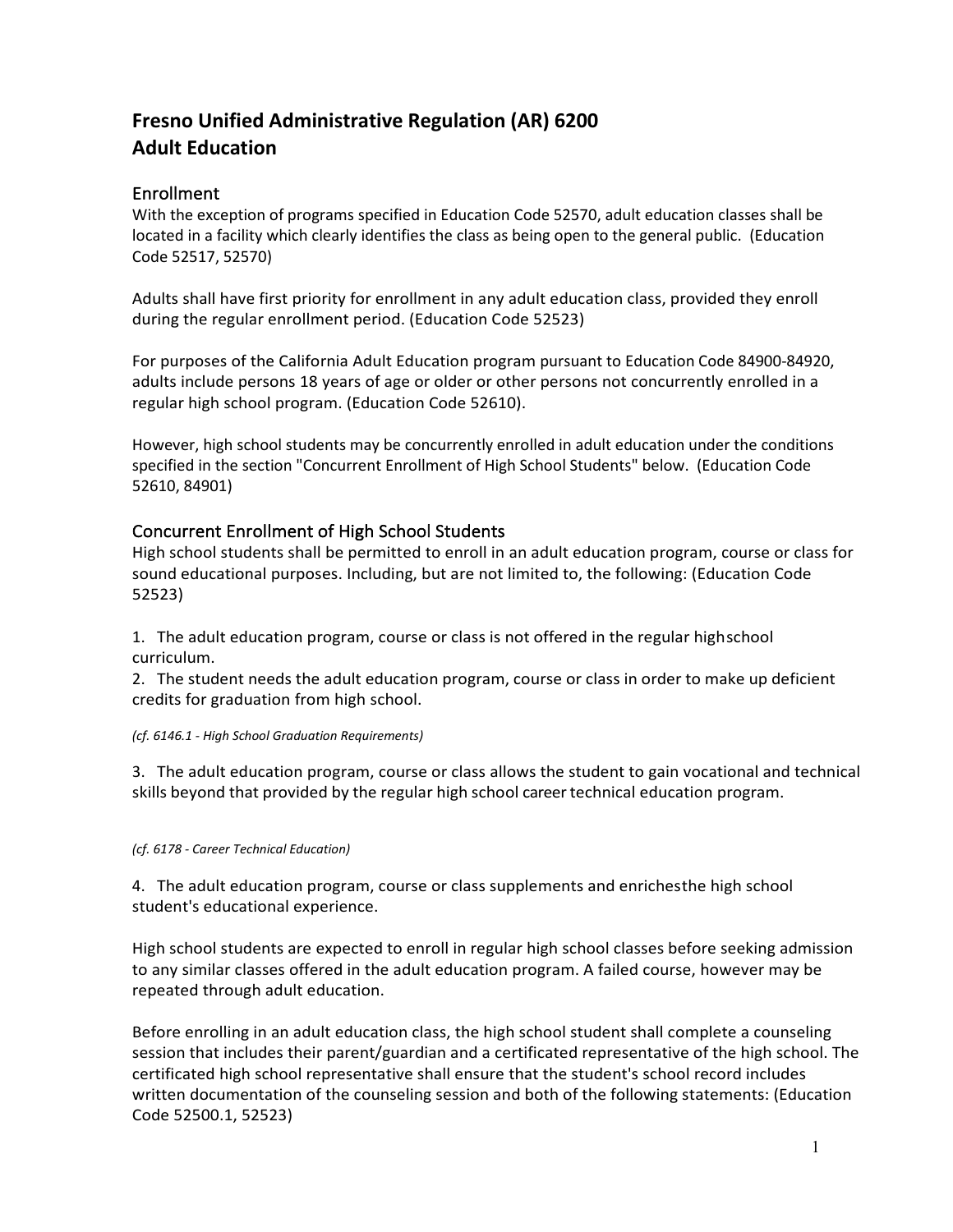1. That the student is enrolling voluntarily in the adult education course or class.

2. That this enrollment will enhance the student's progress toward meeting educational requirements for high school graduation.

Classes offered in the district's adult education program shall supplement and not supplant the regular high school curriculum. No course required by the district for high school graduation or necessary for students to maintain satisfactory academic progress shall be offered exclusively through the adult education program. (Education Code 52523)

# Programs and Courses

Adult education classes or courses shall offer instruction in one or more of the following categories: (Education Code 41976, 84913)

1. Programs in elementary and secondary basic skills, including programs leading to a high school diploma or high school equivalency certificate. In order to achieve a high school diploma, adults must complete 180 units and meet proficiency and subject requirements, excluding Physical education.

*(cf. 6146.2 - Certificate of Proficiency/High School Equivalency)*

2. Programs for immigrants eligible for educational services in citizenship, English as a second language, and workforce preparation

3. Programs for adults, including, but not limited to, older adults, that are primarily related to entry or reentry into the workforce

4. Programs for adults, including, but not limited to, older adults, that are primarily designed to develop knowledge and skills to assist elementary and secondary students to succeed academically in school

5. Programs for adults with disabilities

6. Short-term career technical education programs with high employment potential

7. Programs offering pre-apprenticeship training activities in coordination with one or more approved apprenticeship programs

8. Programs in parenting, including parent cooperative preschools, and classes in child growth and development, parent-child relationships, and parenting

- 9. English as a second language
- 10. Programs for older adults
- 11. Health and safety education

The Superintendent or designee shall annually submit to the California Department of Education for approval the titles of classes that have been approved by the Governing Board to be offered in any of the program areas listed above.

All adult education programs, courses, and classes and their enrollment period shall be published in the district's catalog of adult education classes provided to the public. (Education Code 52523)

### Courses

Classes for adults may be offered any day or evening, including weekends, for such length of time during the school year as determined by the Governing Board. (Education Code 52505, 52513)

### Independent Study

The Superintendent or designee may make independent study available as an instructional strategy